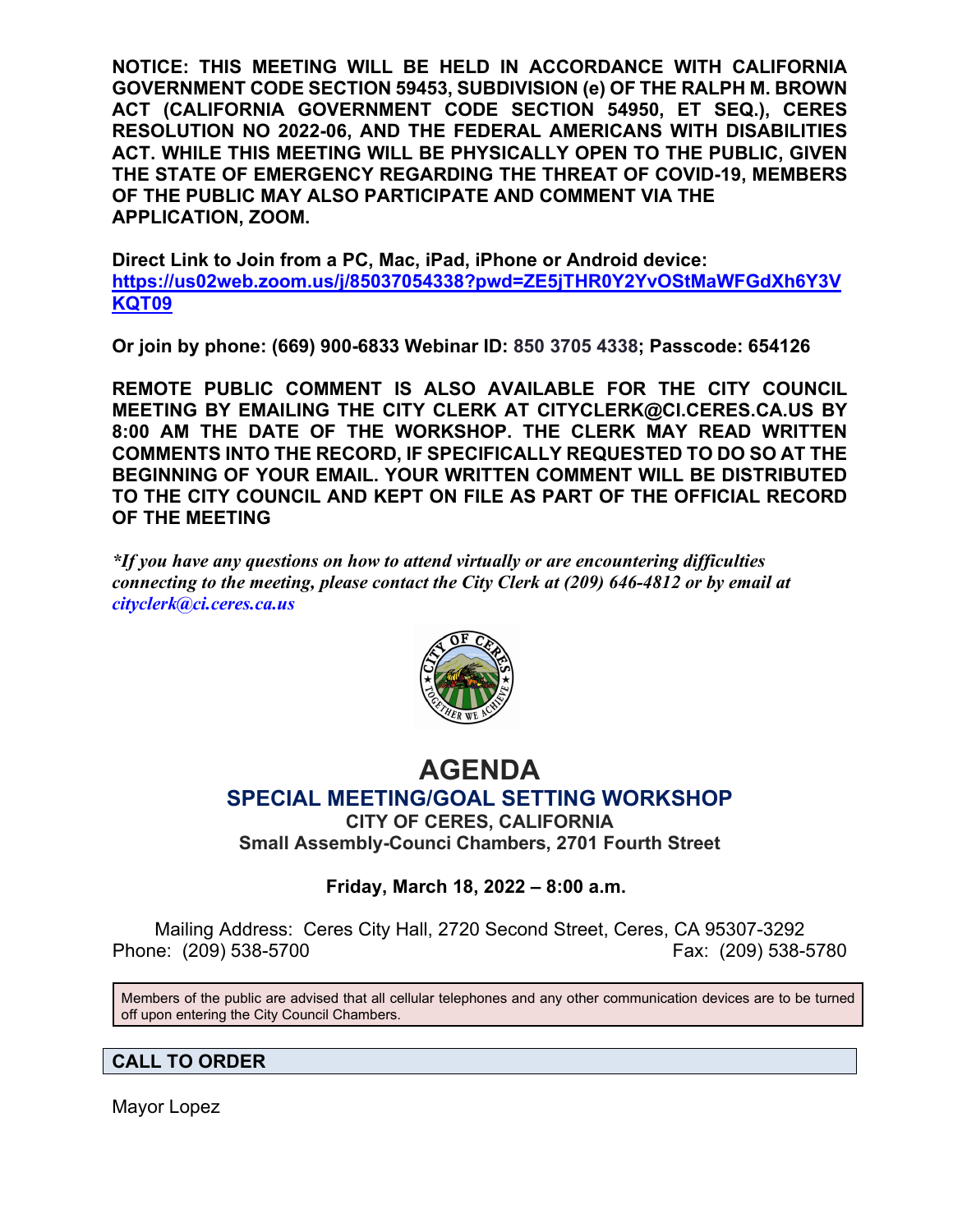#### **ROLL CALL**

Mayor: Lopez Vice Mayor: Silveira Council Members: Casey, Kline, Ryno

**CITIZEN COMMUNICATIONS** to the Council on matters included on the agenda (five minutes).

### **GOAL SETTING WORKSHOP**

- Strategic Plan Discussion
- Financial Overview
- Department Presentations
- Overview
- Priority / Goal Setting
- Budget Approval Schedule
- **Other Discussion Items**

#### **ADJOURNMENT**

Regular City Council Meeting Monday, March 28, 2022 at 6:00 p.m. Council Chambers located in the Community Center at 2701 Fourth Street, Ceres, CA

## **AFFIDAVIT OF POSTING**

I, Diane Nayares-Perez, City Clerk, for the City of Ceres, declare under penalty of perjury that the foregoing agenda for the City Council Goal Setting Workshop was posted on March 16, 2022, at 4:30 p.m. at the following locations in Ceres:

• Display case - 2701 Fourth Street

de ezze

\_\_\_\_\_\_\_\_\_\_\_\_\_\_\_\_\_\_\_\_\_\_\_\_\_\_\_\_\_\_\_\_\_\_\_\_\_\_ Diane Nayares-Perez City Clerk

**Council Agenda:** The City Council agenda is available for public review on the City's website at [www.ci.ceres.ca.us](http://www.ci.ceres.ca.us/) and posted at the time and places noted above.